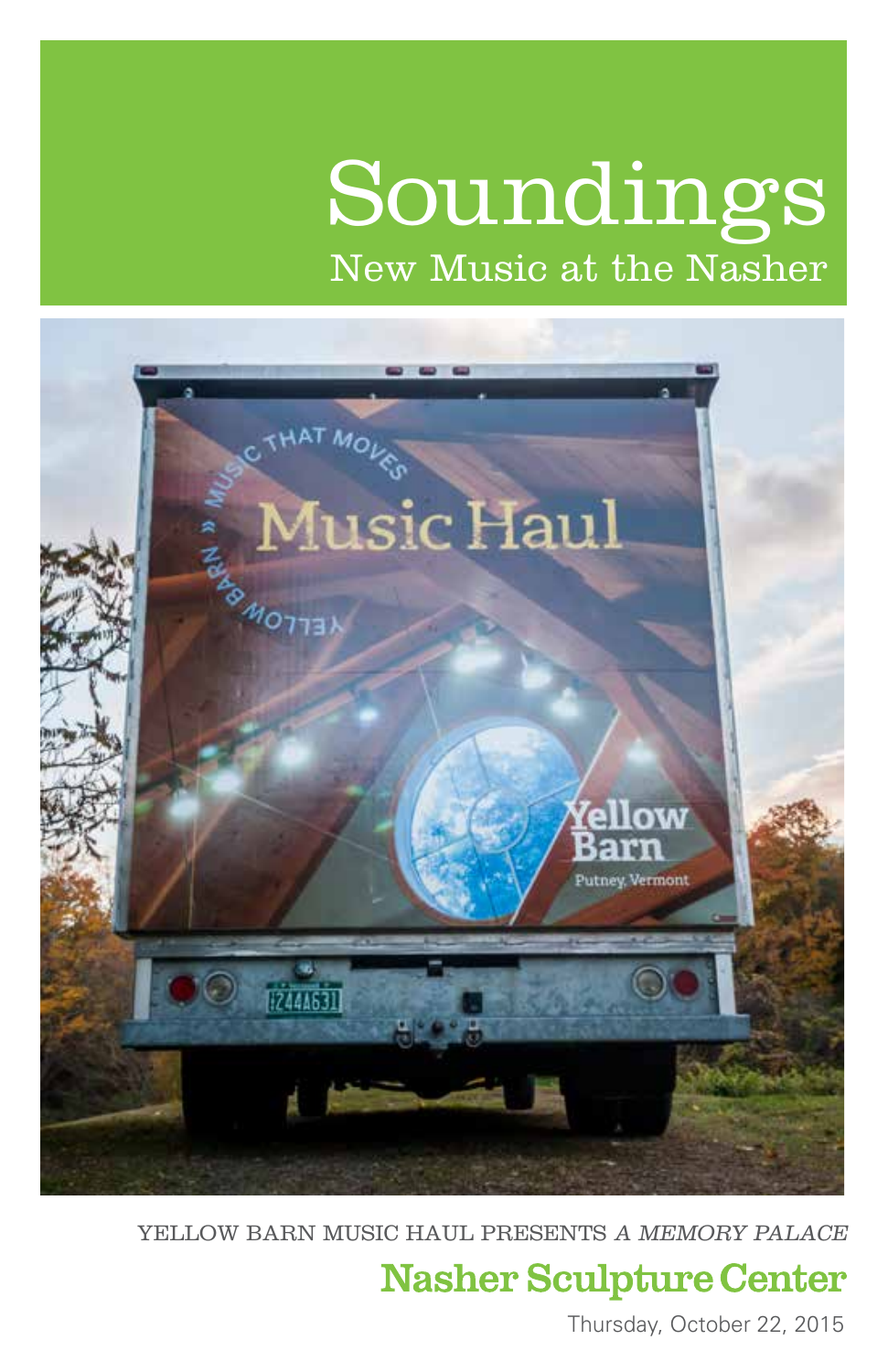#### YELLOW BARN MUSIC HAUL PRESENTS A MEMORY PALACE

#### **Thursday, October 22, 2015 / 7 pm / Nasher Sculpture Center**

Yellow Barn Music Haul's inaugural tour presents *A Memory Palace*, a program that looks at how we remember, sifting experience through memory in creating the elusive and poetic truth with which we define ourselves. "Memory palace" is a method of memory enhancement adopted in ancient Roman and Greek rhetorical treatises that uses visualization to organize and recall information.

#### PROGRAM

**Merima Klju**č**o** Mujo Kuje from Sevdah Songs I

**Merima Klju**č**o Vra**č**enica** (Witch Doctor) from Sevdah Songs I

**Merima Klju**č**o Hajd'** Sad Majka from Sevdah Songs II

*I am my mother's only daughter! She is going to give my hand in marriage to the judge from Livno! I refuse to marry the judge from Livno! I want to marry my darling Alija!*

**Merima Klju**č**o** Mehmeda majka budila from Sevdah Songs I Sometimes songs are written as metaphors for difficult truths that cannot be spoken of openly. The deepest layers of meaning in this traditional song have been buried by unconscious repetition through the years, generation after generation. This apparently innocent lullaby speaks of a mother waking up her adult son with coffee and sweets. The son has had a disturbing dream in which his sister blindfolded him, his father bound his hands and his mother was removing his heart.

**Christopher Cerrone** (b.1984) Memory Palace (2012) Harriman Power Lines

**Rabbit Rabbit** This is the House

#### **Merima Klju**č**o** Mujo from Sevdah Songs I

The music in "Mujo" paints an inner world of the passion, suffering, and madness of a man who is kept awake by an all-consuming love. This evocative instrumental composition serves as an introduction to the traditional song ("Mujo Kuje") that tells of a man who is shoeing his horse in the middle of the night so he can rush to his love's side. For him, day and night cease to exist when he needs to be with his beloved.

**Steve Reich** (b.1936) It's Gonna Rain, Part I (1965) overlapping with:

**Steve Reich** Music for Pieces of Wood (1973)

**Sensational Nightingales** It's Gonna Rain

**Mark Applebaum** (b.1967) Aphasia (2010)

**Andy Akiho** (b.1979) Karakurenai (2007)

. . . . . . . . . . . . . . .

**Rabbit Rabbit** Hush, Hush

**Merima Klju**č**o** Al mora from the Sarajevo Hagaddah: Music of the Book

**Christopher Cerrone** Memory Palace Claremont

**Merima Klju**č**o**, accordion **Ian Rosenbaum**, percussion

**Rabbit Rabbit: Carla Khilstedt**, violin, voice, and composition **Matthias Bossi**, voice, percussion, and keyboard

**Julian McBrowne**, sound engineer

**Yellow Barn\***

In dedication to the life and contributions of Tom Jungerberg. (1983 – 2015)

*Soundings: New Music at the Nasher* is supported by Charles and Jessie Price and Kay and Elliot Cattarulla. Additional support is provided by Nancy A. Nasher and David J. Haemisegger. Aston Martin of Dallas is the official car of the Nasher Sculpture Center